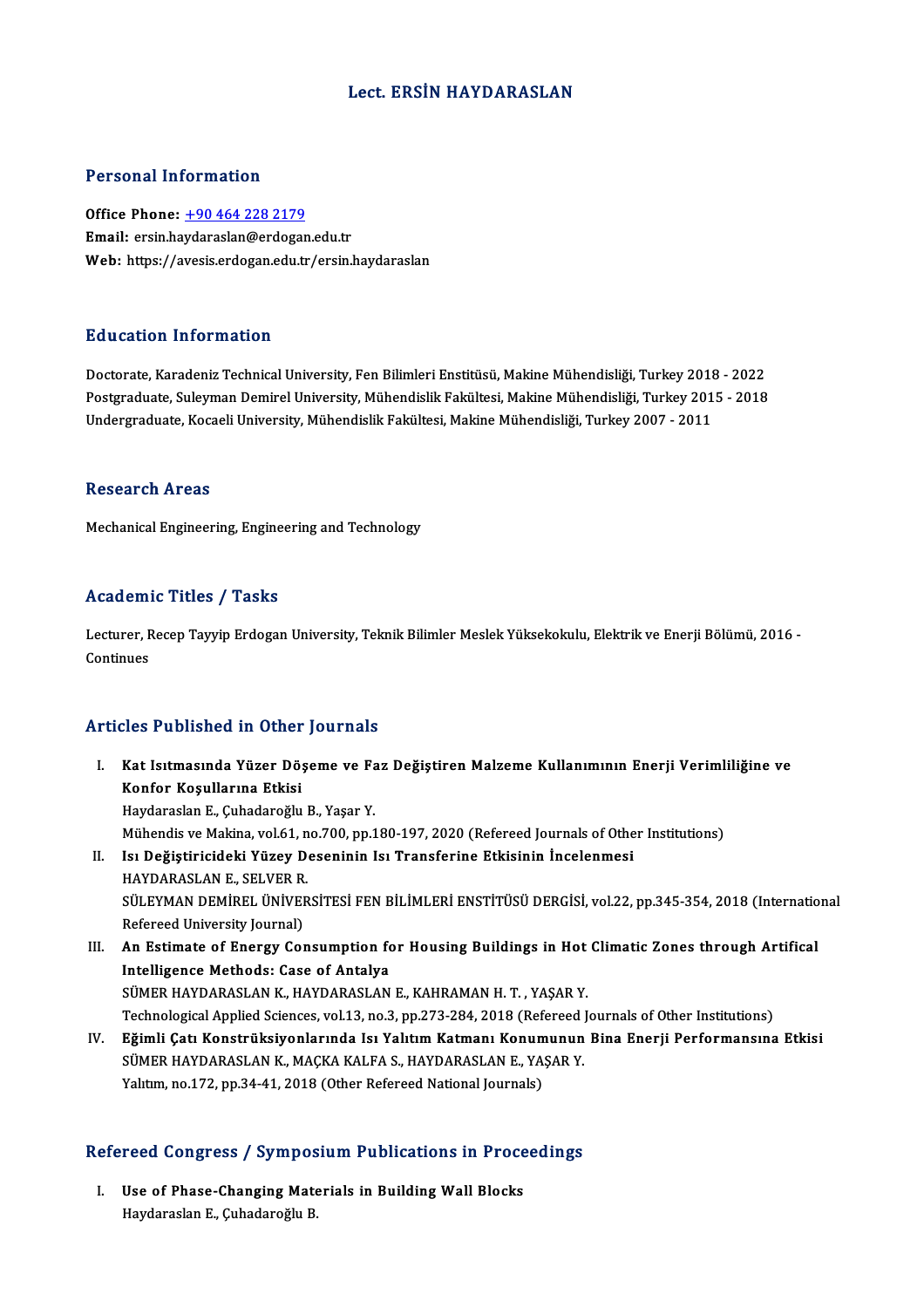International Conference on Advances in Engineering, Architecture, Science and Technology (ICA-EAST 2021),<br>Ergywwm Tyrksy, 15,, 17 Desember 2021, np.608,705 International Conference on Advances in Engineering, *l*<br>Erzurum, Turkey, 15 - 17 December 2021, pp.698-705<br>Is: Dežistinisisi Vürevine Eklenen Divesenel vs D International Conference on Advances in Engineering, Architecture, Science and Technology (ICA-EAST :<br>Erzurum, Turkey, 15 - 17 December 2021, pp.698-705<br>II. Isı Değiştiricisi Yüzeyine Eklenen Diyagonal ve Dairesel Desenini

Erzurum, Turkey, 15 - 17 December 2021, pp.698-705<br>II. Isı Değiştiricisi Yüzeyine Eklenen Diyagonal ve Dairesel Deseninin Isı Transferine Etkisinin<br>İncelenmesi

HAYDARASLAN E., SELVER R.

3. Uluslararası Bilimsel Yayınlar Kongresi, Antalya, Turkey, 14 - 16 October 2019, pp.121

HAYDARASLAN E., SELVER R.<br>3. Uluslararası Bilimsel Yayınlar Kongresi, Antalya, Turkey, 14 - 16 October 2019, pp.121<br>III. Reduction of the Energy Consumption in Buildings, within the scope of Nearly Zero Energy Building 3. Uluslararası Bili<br>Reduction of the<br>HAYDARASLAN E.<br>Liternational Sci Reduction of the Energy Consumption in Buildings, within the scope of Nearly Zer<br>HAYDARASLAN E.<br>I. International Science and Innovation Congress, Denizli, Turkey, 26 - 29 August 2019, pp.19<br>Cetting Buildings Closer to The

HAYDARASLAN E.<br>I. International Science and Innovation Congress, Denizli, Turkey, 26 - 29 August 2019, pp.19<br>IV. Getting Buildings Closer to The Nearly Zero-Energy Buildings by Changes In Heating and Cooling<br>Systems: Th **I. International Science and Inn<br>Getting Buildings Closer to<br>Systems: The Case of Izmir<br>MACKA KALEA S. HAVDARASI** Getting Buildings Closer to The Nearly Zero-Energy Buildings by<br>Systems: The Case of Izmir<br>MAÇKA KALFA S., HAYDARASLAN E., SÜMER HAYDARASLAN K., YAŞAR Y.<br>The 5th International Conference on Architecture and Built Environme Systems: The Case of Izmir<br>MAÇKA KALFA S., HAYDARASLAN E., SÜMER HAYDARASLAN K., YAŞAR Y.<br>The 5th International Conference on Architecture and Built Environment with AWARDs S.ARCH 2018, Venedik,

Italy,22 -24May2018,pp.1260-1272

- V. The Effect of Topography on Building Energy Performance Italy, 22 - 24 May 2018, pp.1260-1272<br>The Effect of Topography on Building Energy Performance<br>YAŞAR Y., MAÇKA KALFA S., SÜMER HAYDARASLAN K., HAYDARASLAN E.<br>The 5th International Conference on Architecture and Built Enviro The 5th International Conference on Architecture and Built Environment with AWARDs S.ARCH 2018, Venedik, Italy, 22 - 24 May 2018, pp.1273-1282 YAŞAR Y., MAÇKA KALFA S., SÜMER HA<br>The 5th International Conference on Ar<br>Italy, 22 - 24 May 2018, pp.1273-1282<br>Improvement of Energy Performer The 5th International Conference on Architecture and Built Environment with AWARDs S.ARCH 2018, Ven<br>Italy, 22 - 24 May 2018, pp.1273-1282<br>VI. Improvement of Energy Performance of Residential Buildings: Yıldızlı Toki Exampl
- Italy, 22 24 May 2018, pp.1273-1282<br>Improvement of Energy Performance of Residential Buildings: Yıl<br>SÜMER HAYDARASLAN K., HAYDARASLAN E., MAÇKA KALFA S., YAŞAR Y.<br>The 5th International Conference on Architecture and Buil Improvement of Energy Performance of Residential Buildings: Yıldızlı Toki Example, Trabzon<br>SÜMER HAYDARASLAN K., HAYDARASLAN E., MAÇKA KALFA S., YAŞAR Y.<br>The 5th International Conference on Architecture and Built Environme SÜMER HAYDARASLAN K., HAYDARASLAN E., MAÇKA KALFA S., YAŞAR Y.<br>The 5th International Conference on Architecture and Built Environment with AWARDs S.ARCH 2018, Venedik,<br>Italy, 22 - 24 May 2018, pp.1237-1249 The 5th International Conference on Architecture and Built Environment with AWARDs S.ARCH 2018, Venedik,<br>Italy, 22 - 24 May 2018, pp.1237-1249<br>VII. Eğimli Çatı Konstrüksiyonlarında Isı Yalıtım Katmanı Konumunun Bina Enerji
- Italy, 22 24 May 2018, pp.1237-1249<br><mark>Eğimli Çatı Konstrüksiyonlarında Isı Yalıtım Katmanı Konumunun</mark><br>SÜMER HAYDARASLAN K., MAÇKA KALFA S., HAYDARASLAN E., YAŞAR Y.<br>9. Ulusal Çatı ve Çepbe Konferensı İstanbul Turkey 12, 1 Eğimli Çatı Konstrüksiyonlarında Isı Yalıtım Katmanı Konumunun Bina Ene<br>SÜMER HAYDARASLAN K., MAÇKA KALFA S., HAYDARASLAN E., YAŞAR Y.<br>9. Ulusal Çatı ve Cephe Konferansı, İstanbul, Turkey, 12 - 13 April 2018, pp.107-118<br>An SÜMER HAYDARASLAN K., MAÇKA KALFA S., HAYDARASLAN E., YAŞAR Y.<br>9. Ulusal Çatı ve Cephe Konferansı, İstanbul, Turkey, 12 - 13 April 2018, pp.107-118<br>VIII. Analysis of the Heat Effect of Winding Types on the Dry Type Transfo

## 9. Ulusal Çatı ve Cephe Konferansı, İstand<br>Analysis of the Heat Effect of Windi<br>TÖREN M., ÇELEBİ M., HAYDARASLAN E.<br><sup>9th International Advanced Technologies</sup> Analysis of the Heat Effect of Winding Types on the Dry Type Transformers<br>TÖREN M., ÇELEBİ M., HAYDARASLAN E.<br>8th International Advanced Technologies Symposium, Elazığ, Turkey, 19 November - 22 December 2017, pp.3135-<br>2142 TÖREI<br>8th In<br>3142<br>An Es

- 8th International Advanced Technologies Symposium, Elazig, Turkey, 19 November 22 December 2017, pp.31.<br>3142<br>IX. An Estimate of Energy Consumption for Housing Buildings in Hot Climatic Zones through Artifical<br>Intelligenc 3142<br>IX. An Estimate of Energy Consumption for Housing Buildings in Hot Climatic Zones through Artifical<br>Intelligence Methods: Case of Antalya An Estimate of Energy Consumption for Housing Buildings in Hot<br>Intelligence Methods: Case of Antalya<br>SÜMER HAYDARASLAN K., HAYDARASLAN E., KAHRAMAN H. T. , YAŞAR Y.<br>ICADET'17 International Conference on Advance Engineering ICADET'17 International Conference on Advance Engineering Technologies, Bayburt, Turkey, 21 - 23 September 2017, pp.924-926 SÜMER HAYDARAS<br>ICADET'17 Interna<br>2017, pp.924-926<br>Analysis of The L ICADET'17 International Conference on Advance Engineering Technologies, Bayl<br>2017, pp.924-926<br>X. Analysis of The Heat Effect of Different Cooling Type on Transformers<br>TÖREN M. CELERLM, HANDARASLAN E. Chaderi D.
- 2017, pp.924-926<br>Analysis of The Heat Effect of Different Coolin<br>TÖREN M., ÇELEBİ M., HAYDARASLAN E., Ghaderi D.<br>ICADET'17 (International Conference on Advanced I TÖREN M., ÇELEBİ M., HAYDARASLAN E., Ghaderi D.<br>ICADET'17 (International Conference on Advanced Engineering Technologies), Bayburt, Turkey, 21 - 23 September 2017, vol.1, no.1, pp.1523

## Supported Projects

Supported Projects<br>Haydaraslan E., Çuhadaroğlu B., Project Supported by Higher Education Institutions, DETERMINATION OF INNER FORMS<br>OF WALL BLOCKS CONTAINING PHASE CHANGING MATERIAL (PCM) FOR GLIMATE RECIONS IN TURKEY 2021 Dupporteur i rojecte<br>Haydaraslan E., Çuhadaroğlu B., Project Supported by Higher Education Institutions, DETERMINATION OF INNER FORM<br>OF WALL BLOCKS CONTAINING PHASE CHANGING-MATERIAL (PCM) FOR CLIMATE REGIONS IN TURKEY, 20 OF WALL BLOCKS CONTAINING PHASE CHANGING-MATERIAL (PCM) FOR CLIMATE REGIONS IN TURKEY, 2021 - 2022<br>Scientific Refereeing

Mühendis ve Makina, Other journals, January 2021